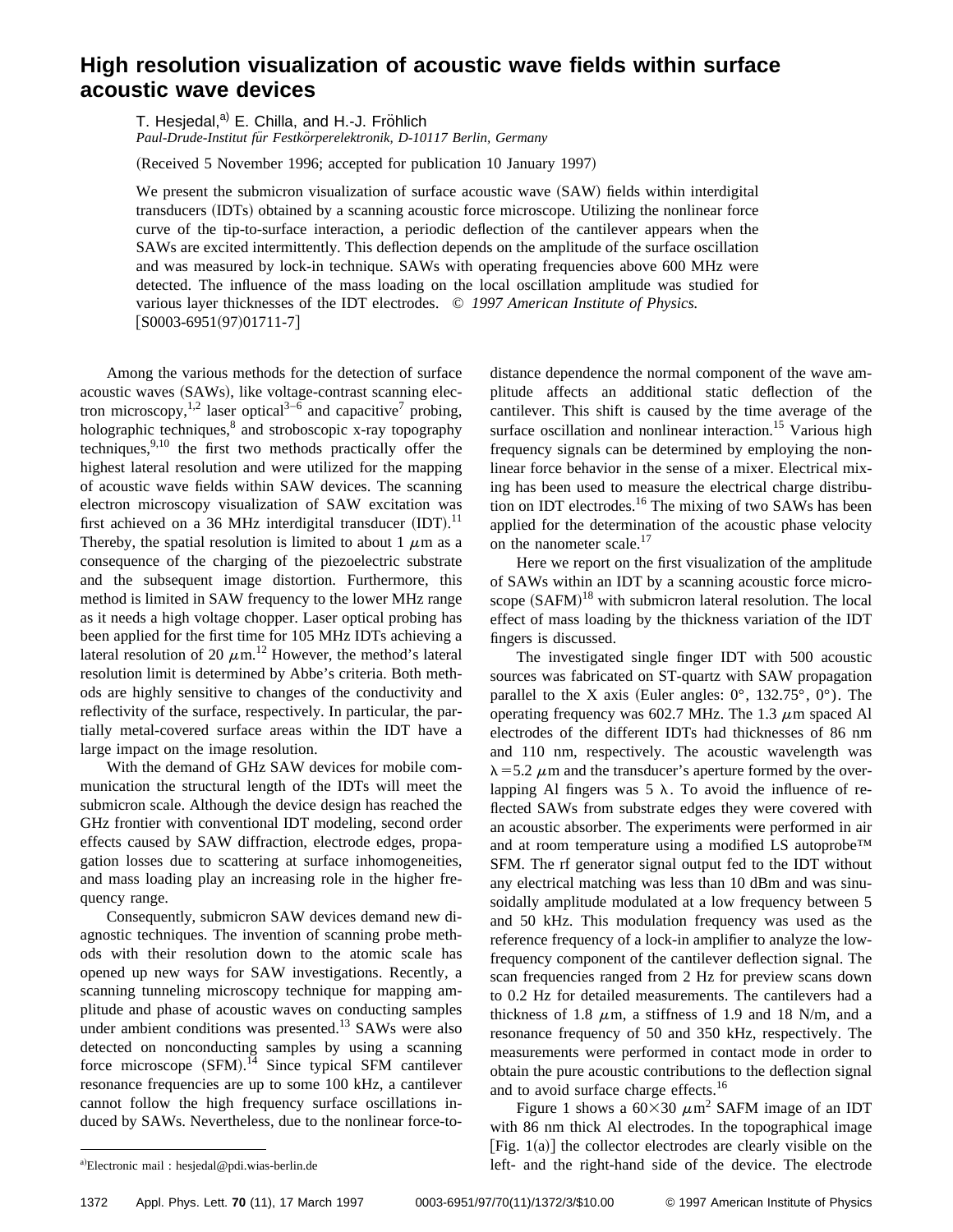

FIG. 1. (a) Topographical image and (b) surface oscillation amplitude of a  $60\times30 \ \mu \text{m}^2$  SAFM scan. The IDT consists of 86 nm thick Al electrodes on ST-X quartz. The operating frequency was 602.7 MHz. The acoustic wavelength was  $\lambda$  = 5.2  $\mu$ m and the width of the Al fingers was  $\lambda$ /4.

fingers are oriented horizontally. Two neighboring fingers form an acoustic source. At the center of the image an electrode finger has been removed to study the influence of a defect on the IDT performance. Figure  $1(b)$  shows the surface oscillation which was measured simultaneously with the topography. A periodicity of  $\lambda/2$  can be observed. This standing wave pattern is caused by phase synchronous interference of the waves launched in the opposite directions. The nodes and antinodes are oriented parallel to the fingers and are revealed as dark and light areas, respectively. The oscillation amplitude is decaying towards the collector electrodes. Although the IDT has a remarkable local damage, there is almost no influence on its dynamic behavior, i.e., the wave pattern appears unchanged.

Figure 2 shows the zoom of the rectangular area marked in Fig.  $1(a)$ . The position of the node pattern with respect to the metal electrodes marked by solid lines is revealing the crystal symmetry of the substrate. For ST cut quartz with X propagation direction the phase between the displacement component normal to the surface and the electrical potential is  $90^{\circ}$ .<sup>19</sup> As the electrical potential distribution is determined by the position of the electrodes the acoustic maxima are placed between the fingers. The dashed line marks the missing electrode. The oscillation signal is a little higher for the free surface where the electrode is missing compared with the equivalent metal covered area at the top of the image. When increasing the electrode thickness the influence of the mass loading also increases. Figure 3 shows a SAFM image of an IDT with 110 nm thick Al electrodes. The removal of the electrode finger which can be found in the center of Fig.  $3(a)$  has a much larger impact on the oscillation amplitude pattern  $[Fig. 3(b)]$  than for the thinner electrodes. Now, at the position of the missing finger, a bright bar is evident. Also in the metal free area between the finger ends and the collector electrodes remarkably bright maxima are visible. However,



FIG. 2. Oscillation amplitude measured over  $10\times10 \mu m^2$  [zoom of Fig.  $1(a)$ ] within 86 nm thick IDT electrodes. The solid lines represent the Al fingers. The position of the missing finger is marked by the dashed line.

where the crystal symmetry is concerned two bright features should appear at the position of the missing finger as well as at the finger ends. Figure 4 shows a detailed scan as indicated by the square in Fig.  $3(a)$ . There it can be seen that the amplitude pattern is slightly shifted compared with the crystal symmetry prediction determined by the electrode arrangement. As a consequence the antinodes move slightly towards the electrodes and therefore one of the antinodes is damped stronger than the other. This shifting cannot be observed for the thin electrodes, i.e., that mass loading can have an influence on the node pattern position particularly when the measurement area is far from the center of the IDT. Different



FIG. 3. (a) Representation of the topography and (b) the oscillation amplitude of 110 nm thick Al electrodes acquired over  $60\times30 \ \mu \text{m}^2$ . A large increase of the signal appears when an electrode is missing.